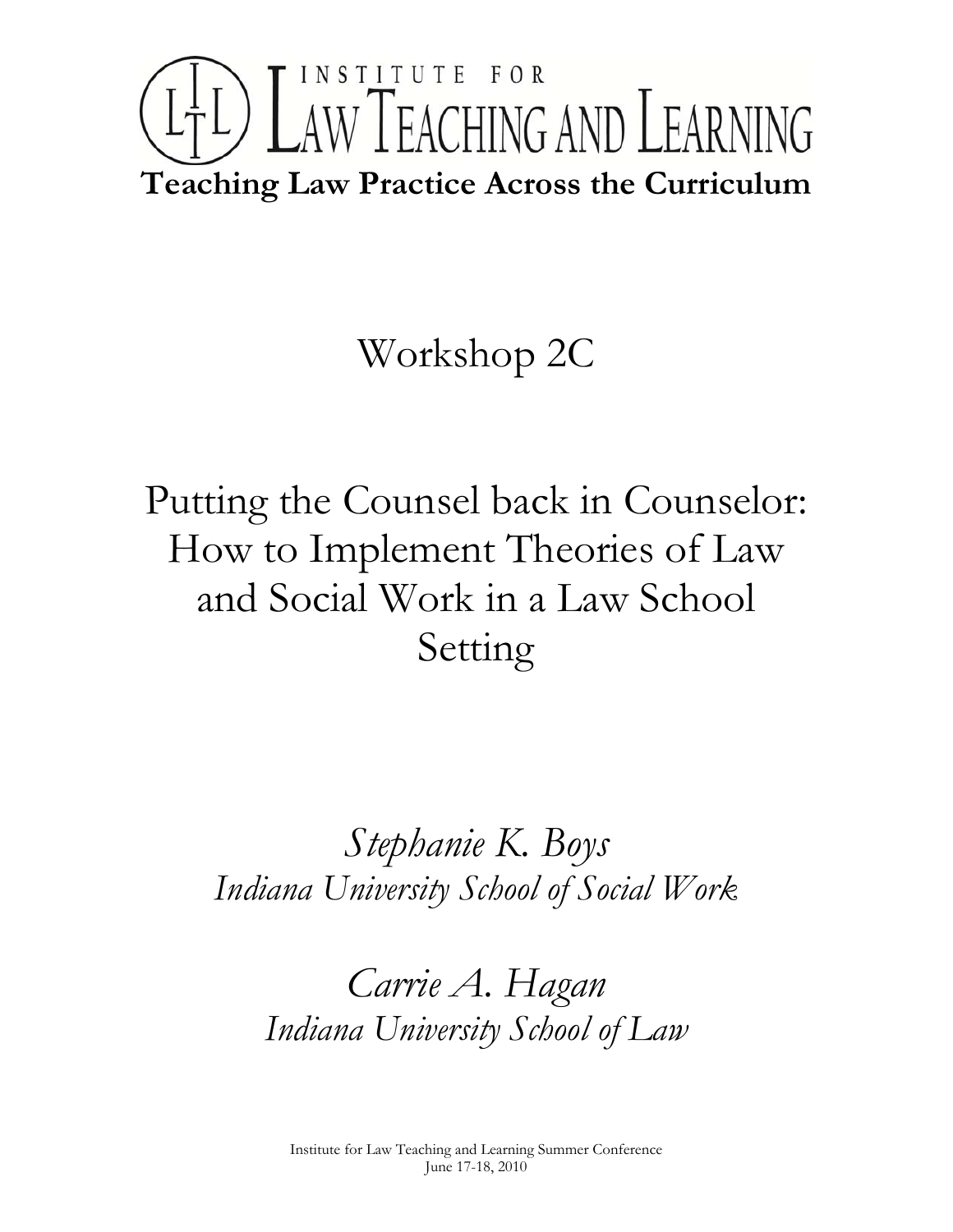# **Putting the Counsel back in Counselor: How to Implement Theories of Law and Social Work in a Law School Setting**

Clinical Associate Professor of Law Assistant Professor of Social Work Indiana University School of Law Indiana University School of Social Work 317‐274‐4980; chagangr@iupui.edu 317‐274‐0905; sboys@indiana.edu

### **Carrie A. Hagan Stephanie K. Boys**

530 W. New York St., Indianapolis, IN 46202 902 W. New York St., Indianapolis, IN 46202

# *Why do law students need to learn social work skills?*

Teaching clinical legal practice often requires teaching skills beyond traditional legal knowledge. Questions such as "What do I do when my client cries?", "How do I handle clients who tell me more than I want to know", and "Where do I send a client who needs psychiatric help?" are all common. While lawyers sometimes try to deny the social work inherent in working with low income clients, Jane Aiken and Stephen Wizner argue it should be embraced (2003).

There are significant differences between the professional duties and ethics of law and social work; however, the skills taught in schools of social work can be useful tools to address the common challenges faced by law students. "Skills learned in a Master of Social Work (M.S.W.) program that are helpful in the practice of law include interviewing, empathic listening, identification of clients' goals, evaluation, crisis intervention, and referral" (Coleman, 2001, p. 132).

The following handout provides a brief overview of some of the most useful principles of social work that can be used in clinical legal teaching. For exercises that can be used to help illustrate the principles to students, please attend our workshop. We will be completing the exercises in an interactive group session.

# **Social Work Theoretical Perspectives**

Professional social workers employ a variety of theories in their practice with clients. The theories are used to help explain the nature of human behavior and interaction to achieve various goals. A few tasks that social workers and attorneys have in common when working with clients is informational interviewing and goal‐setting based upon client decisions. Several theories borrowed from social work can help attorneys more effectively and systematically perform these tasks. All theories accepted in the discipline are grounded in empirical research and the most relevant for attorneys are discussed below.

# Systems theory

Systems theory**,** adopted from its origins in biology, is the primary perspective from which social workers evaluate client situations and needs. The theory explains connections between various systems, whether in the body or between individuals and their community. It stipulates that each system is part of a larger system, but also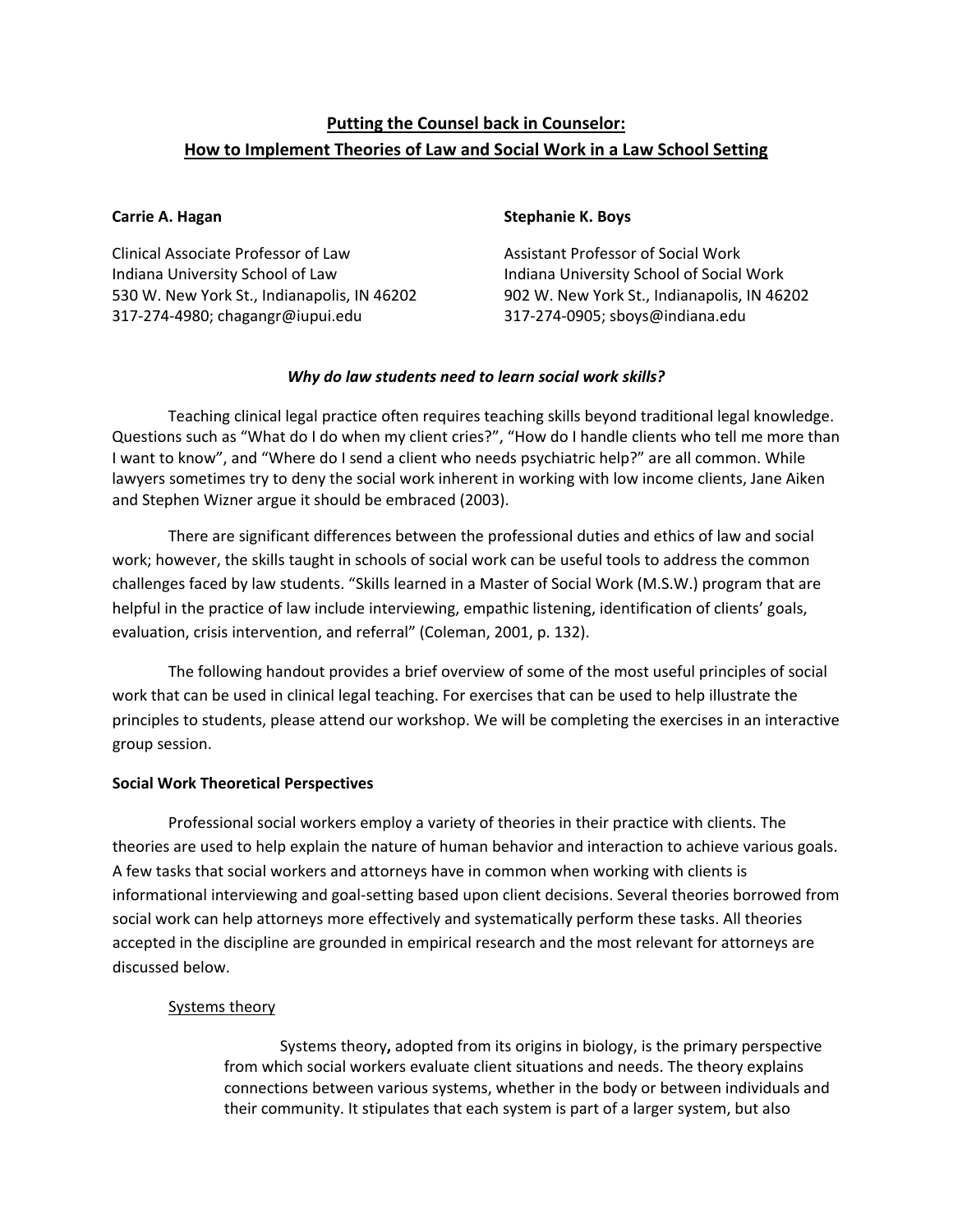composed of smaller systems. Each system impacts the others. For example, a father may choose to take the most adversarial tactics available to fight for custody of his child. The individual action will impact many other systems in his life. It will impact the child's well-being, where the child goes to school, the neighborhood in which the child lives, and each member of the larger family system of both parents.

Legal practice is typically focused on the individual; however, clients' needs are often multifaceted and the decisions they make in our office can impact multiple systems in their lives. Attorneys will provide more effective counsel if they understand systems and use the theory to help a client foresee all possible outcomes of legal action.

Systems theory can also be useful in recognizing that clients often need services beyond what lawyers can provide; in this instance, it is important to recognize opportunities for crisis intervention services and other referrals. Clinical students should be made aware of community resources and have a local guidebook on hand for referrals.

#### Cultural competence

Cultural competence is a required standard for all social workers that requires the acquisition of knowledge about various cultures and traditions, and the practice of sensitivity and acceptance of diversity. Therefore, social workers are extensively trained on cultural diversity. Students of social work are also asked to reflect on cultural traditions and their own beliefs in exercises to develop acceptance so as to avoid pushing one's own agenda or assessment of client needs on a client.

Attorneys have a similar requirement to respect client decisions and not push their own agendas. Social work training techniques regarding cultural competence are an effective way for clinical law professors to teach the importance of removing self from client decisions.

While it is not necessary for social workers to learn the details of all cultures, it is important to learn the perspectives of various cultures on the legal system (not all cultural are as legally adversarial as the United States). Cultural differences may also impact how openly a client will divulge relevant information. For example, Native American cultures have a taboo of speaking of domestic violence in public; therefore, students will need to evaluate evidence of whether situations of domestic violence exist and be extremely sensitive when raising such issues.

#### Strengths perspective

Strengths perspective focuses on finding the strengths of a client and their situation. Clients seeking legal representation are typically in a crisis situation and often feel hopeless. Although it is not the role of the attorney to help the client emotionally work through the situation, the interview will be more effective if the client can be shown the positives. They will be more likely to engage if they feel less hopeless and